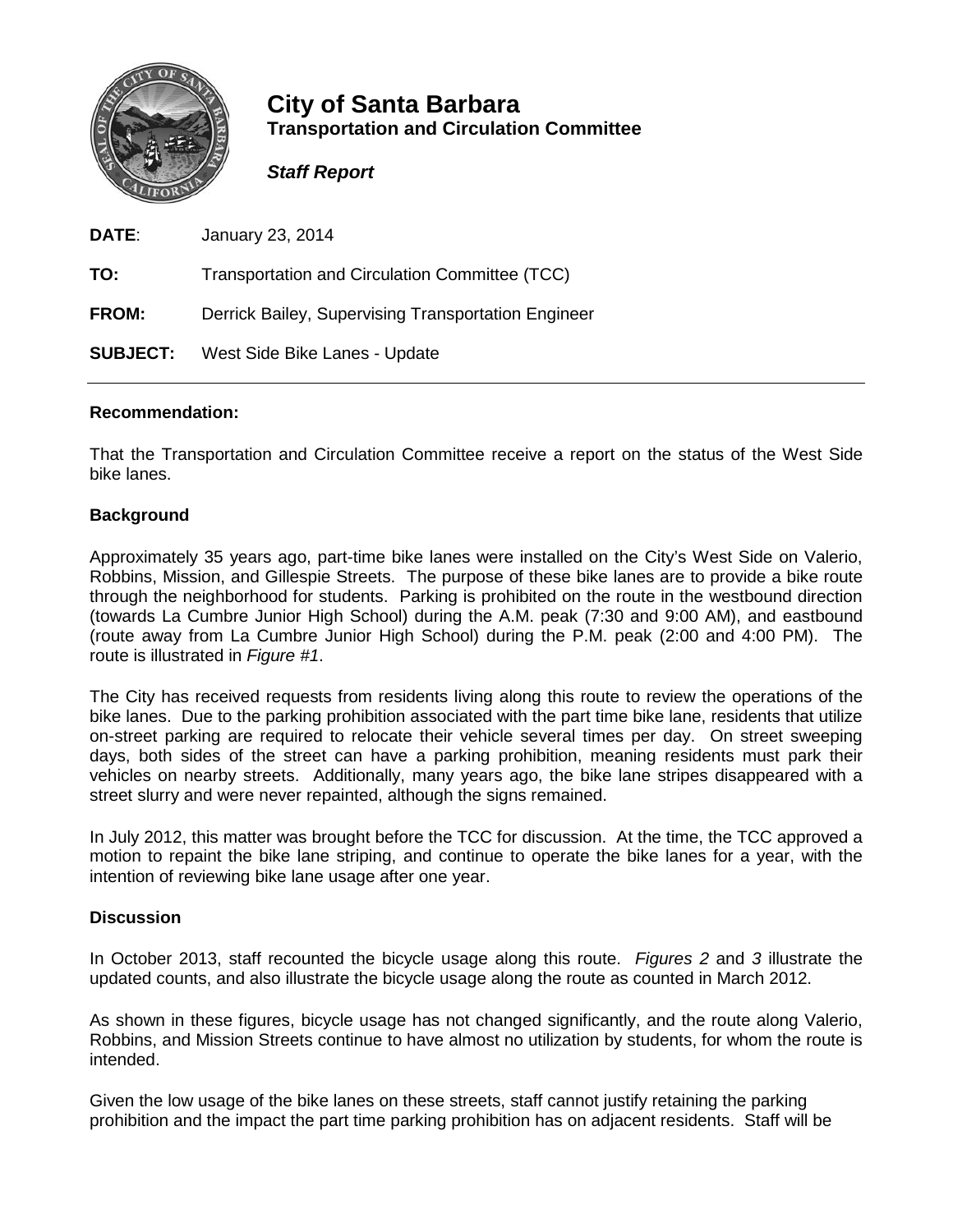removing the part time parking prohibition on Valerio, Robbins, and Mission Streets, which will operationally eliminate the part-time bike lanes on these streets.

Staff plans to retain the part-time parking prohibition and part-time bike lanes on Gillespie Street. Gillespie Street has a narrower travelled way, more usage by students, and is also a bus route. Given these traffic characteristics, it is reasonable to retain the route on Gillespie Street.

DVB/kts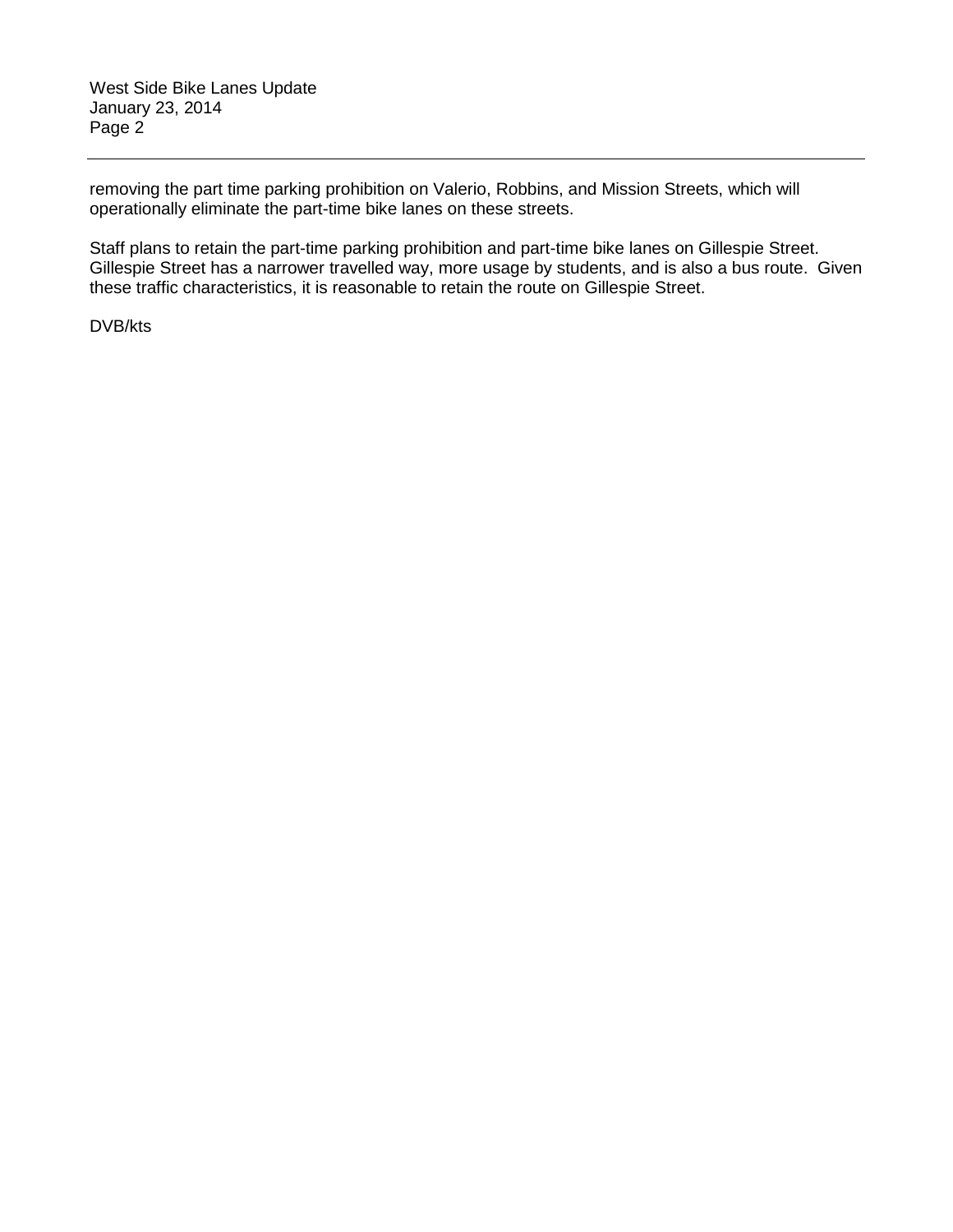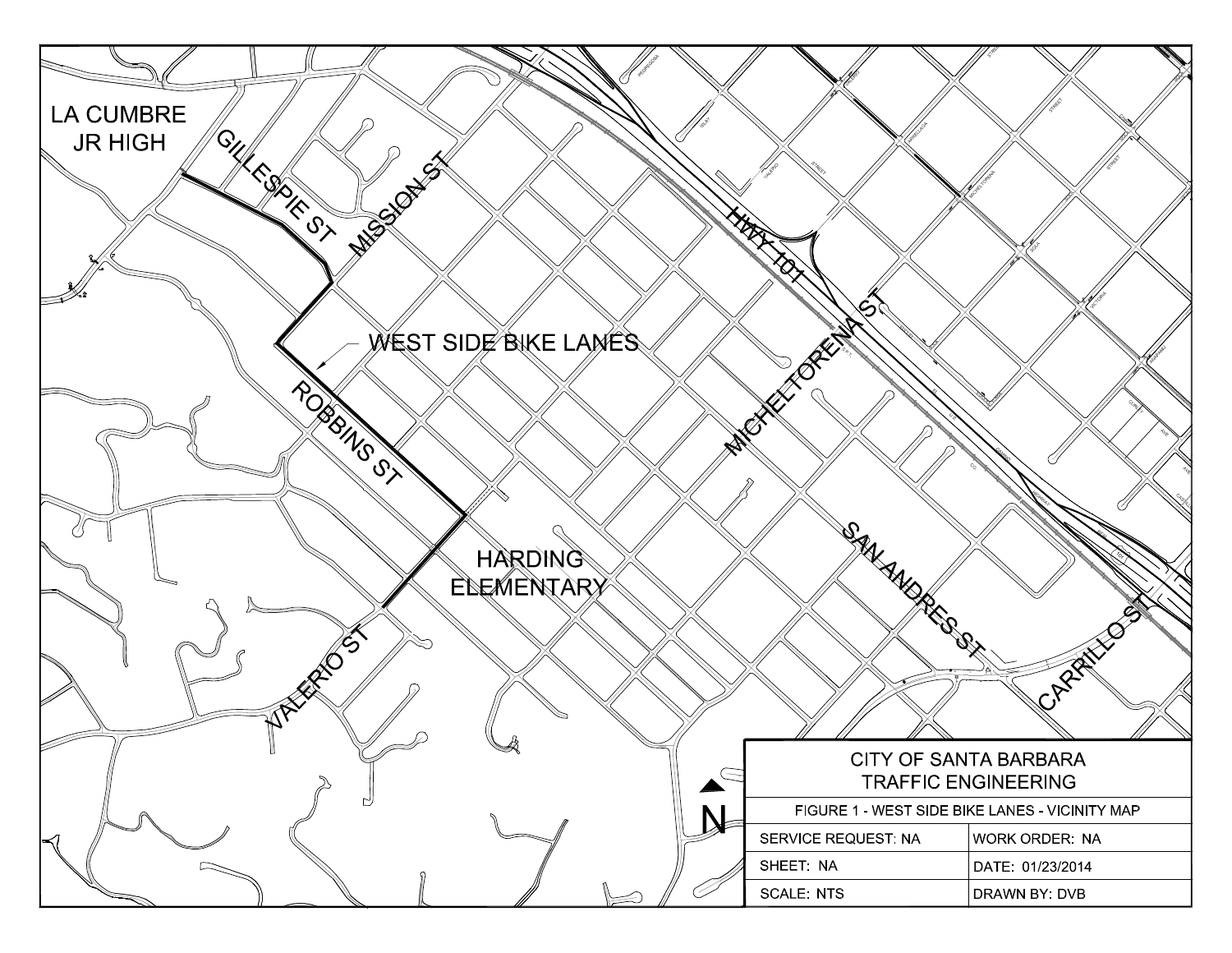